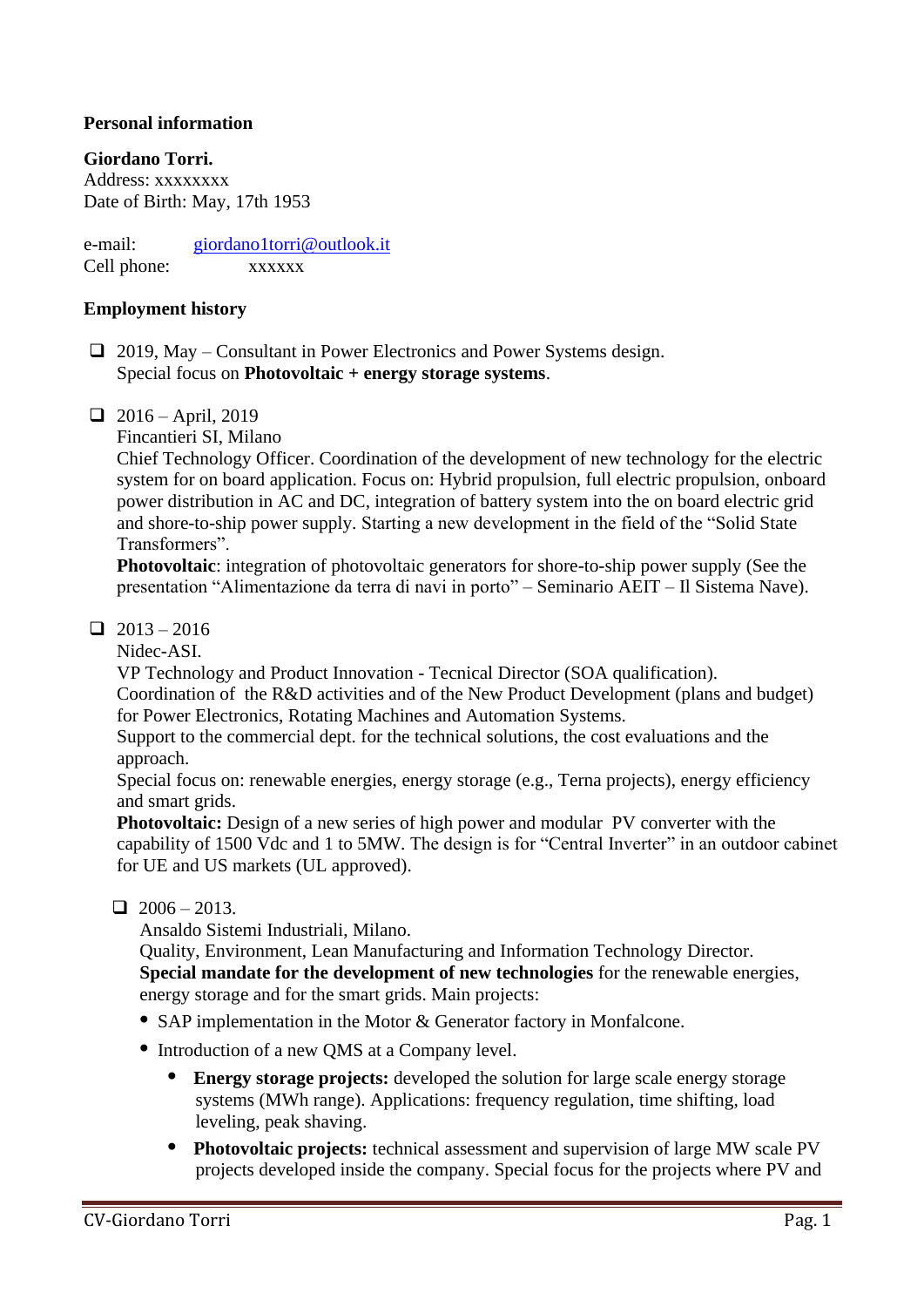batteries were requested to work together for "Time shifting" or for "Constant power delivery" applications.

**• Photovoltaic integration:** Implementation of an R&D project for an innovative approach to the smart micro grids fed by different power sources (ICE, **PV**, wind and assisted by energy storage). The microgrid project was financed inside the "Ricerca di Sistema Elettrico". The target of the project was the electrification of remote areas not served by traditional distribution grids.

# $\Box$  2003 – 2005.

Ansaldo Sistemi Industriali, Milano.

Product Development Director. Main projects:

**•** Extended the power range of the low voltage converters for marine and energy applications (up to 5 MW @ 690V).

**•** Extended the power range of the Medium Voltage drives with a new series @ 3,3 and 6,6 kV with the "Multilevel" technology.

o **Photovoltaic:** release of the first series of "Central Inverters" in the MW range.

## $\Box$  2000 – 2002.

Ansaldo, Unità Operativa ELCO, Brendola (VI).

Plant Director. The mission of the "Unità Operativa ELCO" was the production and sales of the low voltage drives. Main projects:

• introduction of a new LV drive series (GT3000) with a power range up to 1MW and working voltage up to 690V. The product was also certified UL for the US market.

o **Photovoltaic:** project and production of a compact PV+battery unit with a 3kWp panel to be installed in remote areas, for single houses.

## $1990 - 1999$

Ansaldo. Unità Operativa ELP, Milano.

Manager of the engineering and of the R&D dept. for the application of variable speed drives of new design. Main projects:

**•** development of the first applications in Italy of the "current source converters-medium voltage" produced in USA by the subsidiary Ross-Hill. (Voltage range up to 7,2 kV and power up to 12 MW)

- development of the technology of the high power converters based on the igbt technology.
- **•** Introduced four new product lines:
	- o LV inverters @ 400-690Vac and power range up to 2MW (SV-TL),
	- $\circ$  MV multilevel inverters  $\omega$  4.16 kVac and up to 12 MW (SVTH)
	- o MV-NPC inverters @ 2,4kVac and up to 12 MW (SV-TN).
	- o Development of the "Active Front End" technology for industrial, energy and marine applications.
- $\Box$  1986 1989.

Ansaldo, Milan factory.

Manager of the engineering dept. of the high power "current source converters for synchronous motors (LCI)" applications.

Main projects: